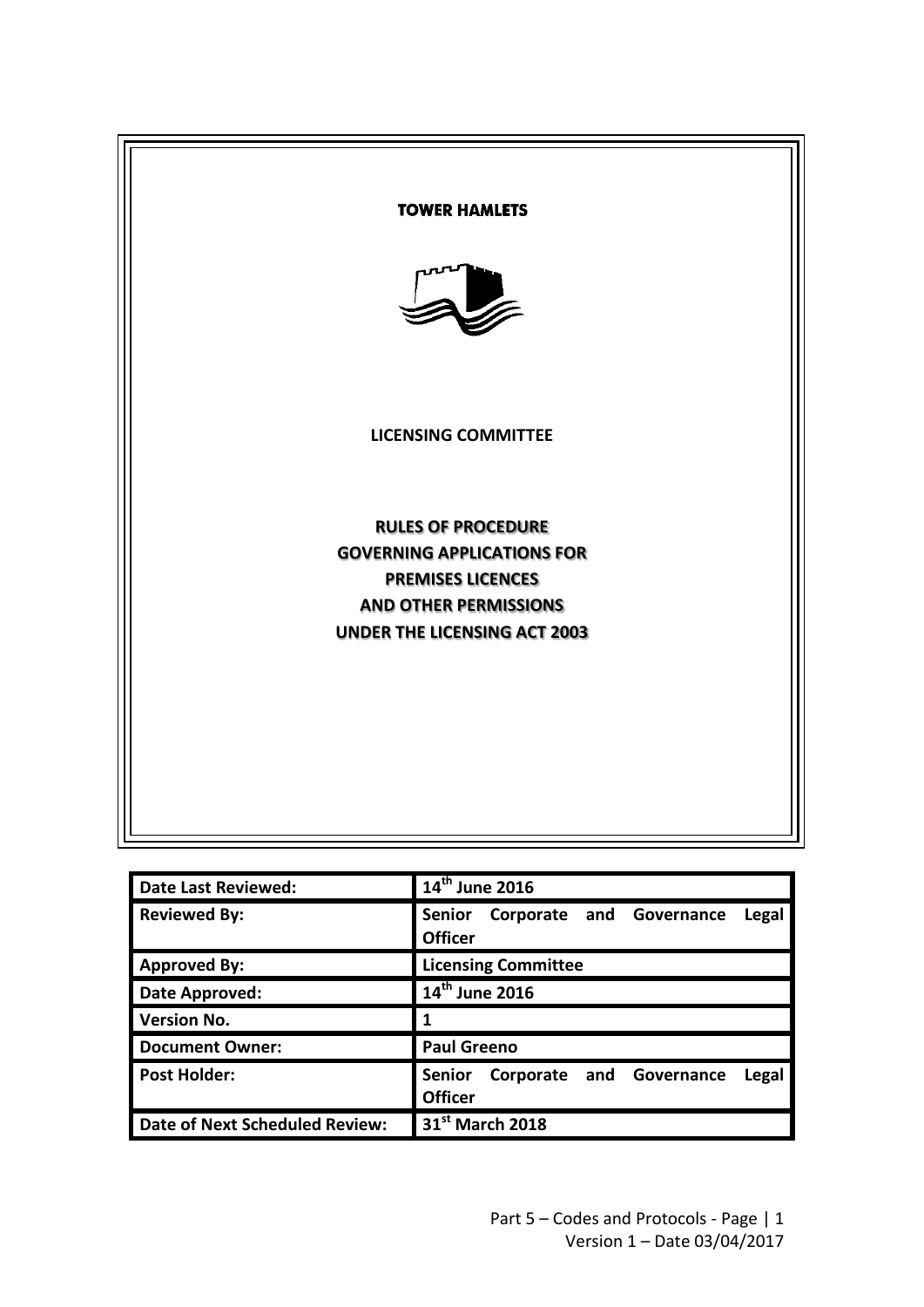## **1. Interpretation**

- 1.1 These Procedures describe the way in which hearings will be conducted under the Licensing Act 2003, as set out in the Licensing Act 2003 (Hearings) Regulations 2005 (as amended) ('the Hearings Regulations'). The Procedures take into account the Licensing Act (Premises Licences and Club Premises Certificates) Regulations 2005.
- 1.2 Except where otherwise stated, references in this Code are to the Licensing Committee and its Sub-committees and the expression 'Licensing Committee' should be interpreted accordingly.
- 1.3 The Hearings Regulations provide (Regulation 21) that a Licensing Authority shall, subject to the provisions of those Regulations, determine for itself the procedure to be followed at a hearing.
- 1.4 These Procedures, therefore, set out the way in which Licensing Committee Meetings will be conducted under the Licensing Act 2003, following the requirements of the Hearings Regulations.
- 1.5 Proceedings will not be rendered void only as the result of failure to comply with any provision of the Hearings Regulations (Regulation 31) save that in any case of such an irregularity, the Licensing Committee shall, if it considers that any person may have been prejudiced as a result of the irregularity, take such steps as it thinks fit to cure the irregularity before reaching its determination (Regulation 32).

## **2. Composition of Sub-Committee**

2.1 The Sub-Committee will consist of three (3) members and no business shall be transacted unless three (3) members of the Licensing Committee are present and able to form a properly constituted Licensing Sub-Committee. In such cases the Chair shall have a second or casting vote.

## **3. Procedure**

3.1 The hearing shall take place in public save that the Licensing Committee may exclude the public from all or part of a hearing where it considers that, on balance, it is in the public interest to do so. The parties and any person representing them may be excluded in the same way as another member of the public. Any person so excluded may, before the end of the hearing, submit to the Licensing Committee in writing, any information which, they would have been entitled to give orally had they not been required to leave. Where there are a number of items on the agenda, the adjournment of that item for a short period, whilst another item is heard, may allow this process to be carried out effectively.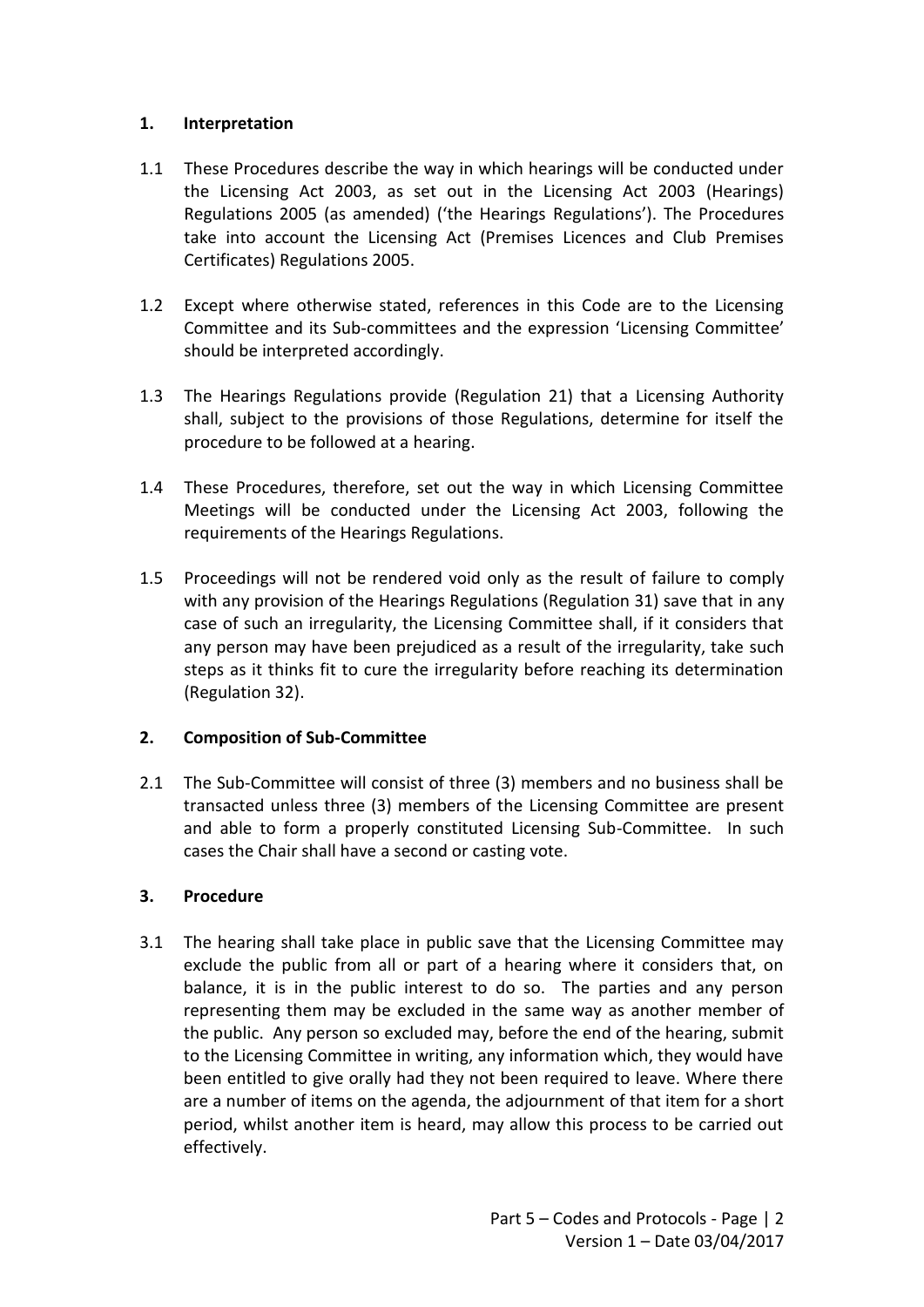- 3.2 The Chair will begin by asking the parties to identify themselves and confirm whether or not they are represented.
- 3.3 The Licensing Committee should always satisfy itself that sufficient notice of the hearing has been given to all parties and if not satisfied, then the Licensing Committee should take such steps as it thinks fit to deal with that issue before reaching its determination and this could include adjourning that application to a later date.
- 3.4 The Licensing Committee will then consider any requests by a party for any other person to be heard at the hearing in accordance with the Regulations. Permission will not be unreasonably withheld provided proper notice has been given.
- 3.5 The Chair will then explain how the proceedings will be conducted, and indicate any time limits that may apply to the parties to the application. In setting time limits, the Licensing Committee will take into account the importance of ensuring that all parties receive a fair hearing, and the importance of ensuring that all applications are determined expeditiously and without undue delay. Further the Licensing Committee must have regard to the requirement to allow each party an equal amount of time.
- 3.6 If a party considers that any time limit is not sufficient then they should address the Licensing Committee and which will determine accordingly.
- 3.7 If any party has informed the Authority that they will not be attending or be represented at the hearing or any party does not give notice that they will not be attending but fails to attend and is not represented, the Licensing Committee may proceed in their absence or adjourn the hearing if it considers it to be necessary in the public interest. An adjournment will not be considered where due to the operation of the Hearing Regulations it would not be possible to adjourn.
- 3.8 If the Licensing Committee adjourns the hearing to a specified date it must specify the date, time and place to which the hearing has been adjourned and why it is considered necessary in the public interest.
- 3.9 If the Licensing Committee holds the hearing in the absence of a party, it will consider at the hearing the application, representation or notice given by that party.
- 3.10 The Chair will invite an Officer of the Licensing Section to present the report by briefly summarising the application and the number and type of the representations as set out in the papers circulated. The Officer will also advise of any discussions held with the parties; any amendments made to the application; any representations withdrawn; and any agreed conditions that the Licensing Committee is being asked to consider. The Officer shall not give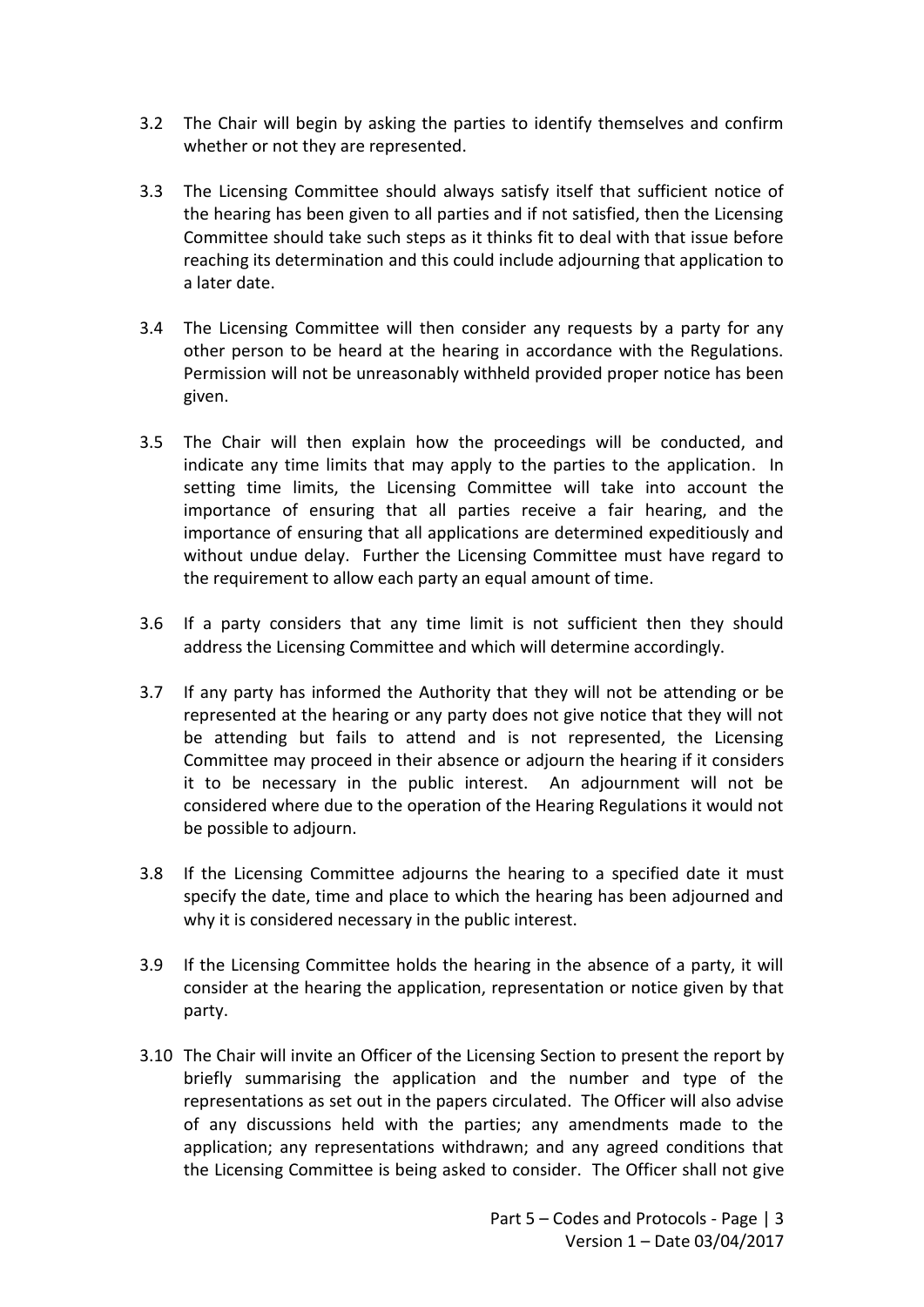any opinion on the application or ask the Committee to make an inference based on such an opinion.

- 3.11 Members of the Licensing Committee can then ask questions of clarification of the Licensing Officer or seek legal advice from the Legal Adviser to the Licensing Committee if they require in respect of matters raised during the presentation by the Licensing Officer.
- 3.12 The Legal Adviser to the Licensing Committee will then give any relevant legal advice that the Licensing Committee need to take into consideration.
- 3.13 The Chair will then ask the applicant or their representative, if present, to present a summary of the nature and extent of the application. This should be brief, avoid repetition of material already available to the Licensing Committee in the Officer's report or otherwise, and include any reasons why an exception should be made to the Council's Licensing Policy, where appropriate, and respond to the written representations received. The submission may be followed by the evidence of any person who has been given permission by the Committee to give supporting evidence on behalf of the applicant or who has made a representation in favour of the application.
- 3.14 The application is to be presented within the time limit that has been set.
- 3.15 Where an applicant is unrepresented and having difficulty in presenting their application then the Legal Adviser to the Licensing Committee may ask questions of the applicant so that the relevant points are addressed and clarified for the Licensing Committee.
- 3.16 Members of the Licensing Committee may ask questions of the person presenting the case after their address as well as any other person who has spoken in support of the application. Members can also ask questions of the applicant as well as any other person present for the applicant who they consider can assist.
- 3.17 The Legal Adviser to the Licensing Committee may ask questions for the purpose of clarifying points for the Licensing Committee.
- 3.18 The Chair will then ask the persons who have made representations against the application to address the Licensing Committee within the time limit that has been set. They should not repeat what is already set out in their representations or notice or raise new matters. In their address they should provide clarification on any points previously requested by the Council. The submission may be followed by the evidence of any person who has been given permission by the Committee to give supporting evidence.
- 3.19 Members of the Licensing Committee may then ask questions of the persons making representations against the application and any other person who has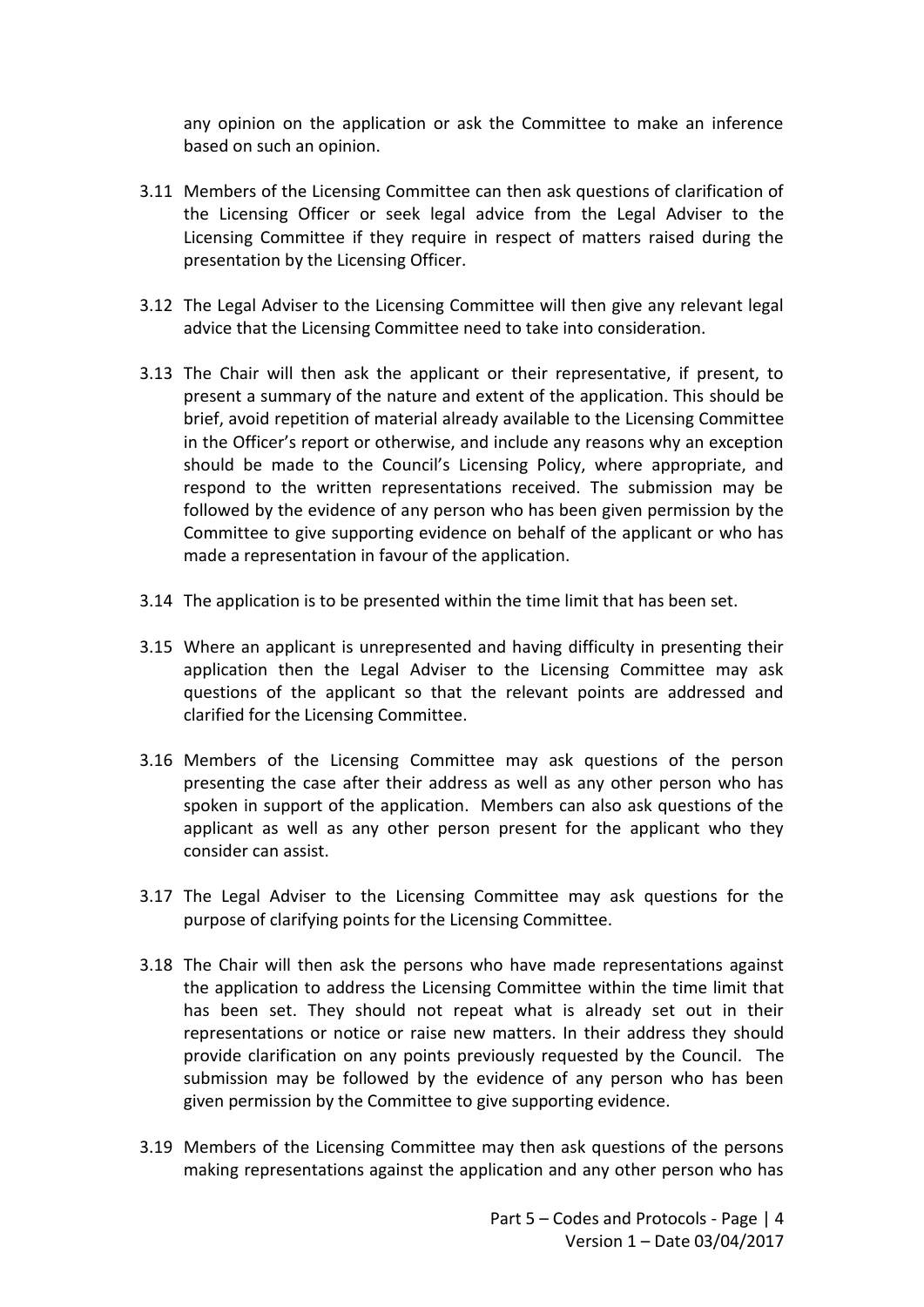spoken in support of such representation. Members can also ask questions of any other person present who they consider can assist.

- 3.20 The Legal Adviser to the Licensing Committee may ask questions for the purpose of clarifying points for the Licensing Committee.
- 3.21 Petitions will be treated as representations provided they meet the requirements for relevant representations set out in the Licensing Act 2003. Members should proceed with caution when relying upon petitions used as evidence due to the structure and wording used.
- 3.22 The Licensing Committee will disregard any information given by a party, or any other person appearing at the hearing, which is not relevant to:
	- a) their application, representation or notice; and
	- b) the promotion of the licensing objectives or the crime prevention objective where notice has been given by the police.
- 3.23 The Chair will intervene at any stage of the hearing to prevent repetitious or irrelevant points being raised.
- 3.24 Cross examination of any party or any other person allowed to appear will not be allowed unless specifically permitted by the Chair.
- 3.25 There is no right for any party to sum up but they may be permitted to do at the discretion of the Chair and within time limits prescribed by the Chair.
- 3.26 The Licensing Committee will consider its decision in private save that the Legal Adviser and Democratic Services Officer will remain with them.
- 3.27 The Licensing Committee will normally return to open session to announce its decision but in cases where the prescribed time limit allows for a later determination and it is appropriate to determine the matter within that time then the Chair will advise the parties present that the decision will not be announced then but that the determination will take place within the prescribed time limit and that written notification will be dispatched to all parties advising then of the determination.

## **4. Exclusions**

4.1 In addition to any exclusion under paragraph 3.1 above, The Licensing Committee may require any person attending the hearing who in their opinion is behaving in a disruptive manner to leave the hearing and may refuse to permit the person to return; or allow them to return only on such conditions as Licensing Committee may specify.